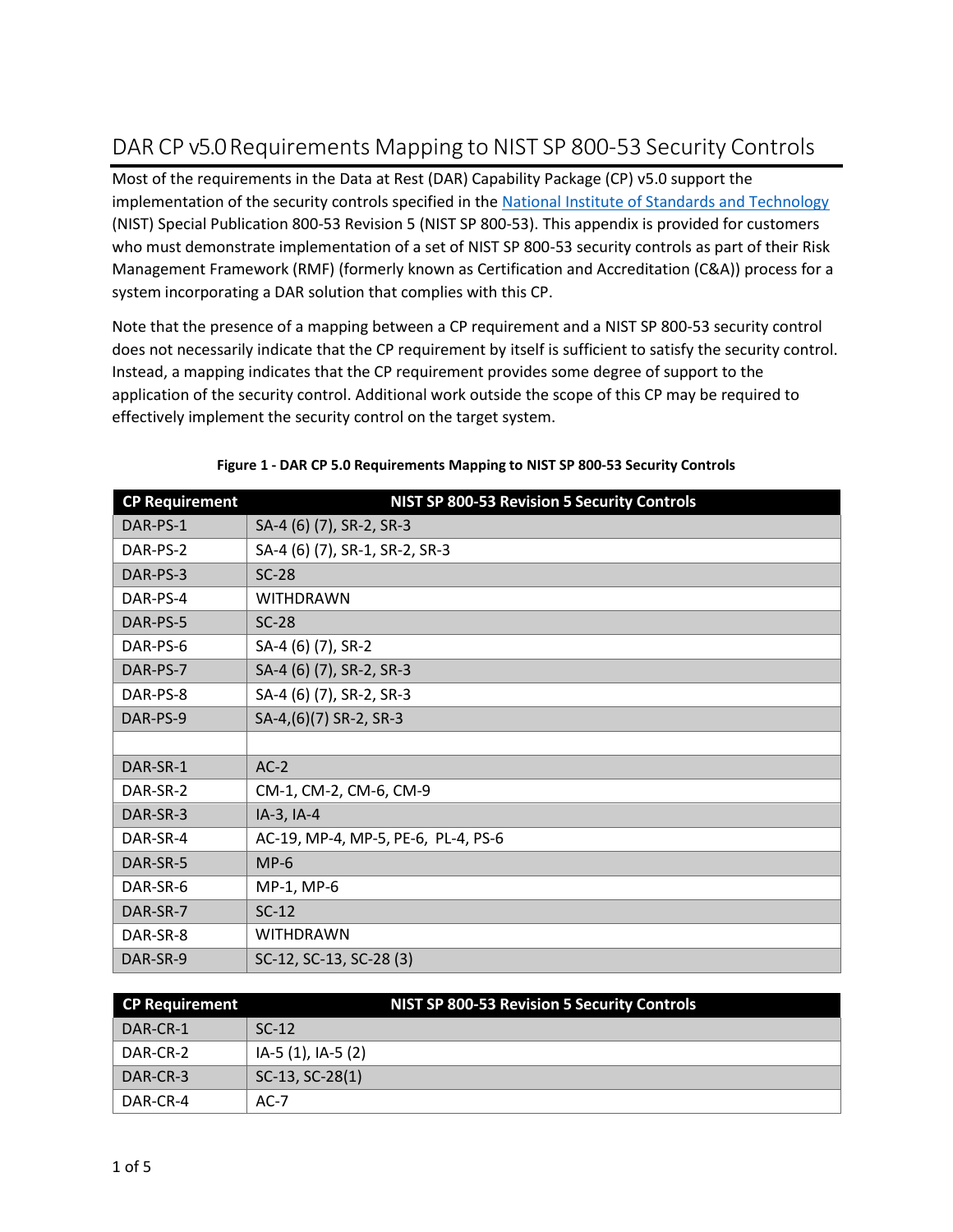| DAR-CR-5  | AC-7 (2), MP-6                                    |
|-----------|---------------------------------------------------|
| DAR-CR-6  | SC-12, SC-13                                      |
| DAR-CR-7  | AC-3, AC-6, MA-1, MA-5                            |
| DAR-CR-8  | AC-19, SC-12, SC-13                               |
| DAR-CR-9  | AC-19, SC-8, SC-28 (1)                            |
| DAR-CR-10 | CM-1, CM-2, CM-6, SA-4 (6) (7), SC-13             |
| DAR-CR-11 | AC-1, AC-2, AC-3, AC-6                            |
| DAR-CR-12 | AC-19, AC-18, IA-2 (1), IA-5 (1)                  |
| DAR-CR-13 | AC-18 (1), AC-19, IA-2 (1) (2), IA-5 (1)          |
| DAR-CR-14 | IA-2 (12), IA-2 (2)                               |
| DAR-CR-15 | CM-4, CM-6, CM-7, MP-5, MP-7, PL-4                |
| DAR-CR-16 | CM-7, SC-7 (7) (21) (27)                          |
| DAR-CR-17 | AC-2 (7), IA-2                                    |
| DAR-CR-18 | $CM-2$                                            |
| DAR-CR-19 | CM-6,                                             |
| DAR-CR-20 | IA-2 (1) (2), IA-5 (1)                            |
| DAR-CR-21 | AC-3 (7), AC-6 (1), CM-3 (4), PM-1, PM-3          |
| DAR-CR-22 | AC-7, CM-3, SI-2 (d)                              |
| DAR-CR-23 | AC-7, CM-3, IA-2, SI-2 (d)                        |
| DAR-CR-24 | IA-2, IA-2 (6)                                    |
| DAR-CR-25 | AC-3 (8), IR-4 (3) (7) (11) (12), MP-6, SI-12 (3) |
| DAR-SW-1  | SC-8, SC-13                                       |
| DAR-SW-2  | SC-8, SC-13                                       |
| DAR-SW-3  | IA-2 (1) (2), IA-5 (1) (10)                       |
|           |                                                   |
| DAR-FE-1  | SC-8, SC-13                                       |
| DAR-FE-2  | SC-8, SC-13                                       |
| DAR-FE-3  | IA-2 (1) (2), IA-5 (1) (5)                        |
|           |                                                   |
| DAR-PE-1  | MP-6, SC-12                                       |
| DAR-PE-2  | SC-8, SC-13                                       |
| DAR-PE-3  | SC-8, SC-13                                       |
| DAR-PE-4  | MP-6, SC-12                                       |
| DAR-PE-5  | IA-2 (1) (2), IA-5 (1) (10)                       |
|           |                                                   |
| DAR-HW-1  | SC-8, SC-13                                       |
| DAR-HW-2  | SC-8, SC-13                                       |
| DAR-HW-3  | IA-2 (1) (2), IA-5 (1) (10)                       |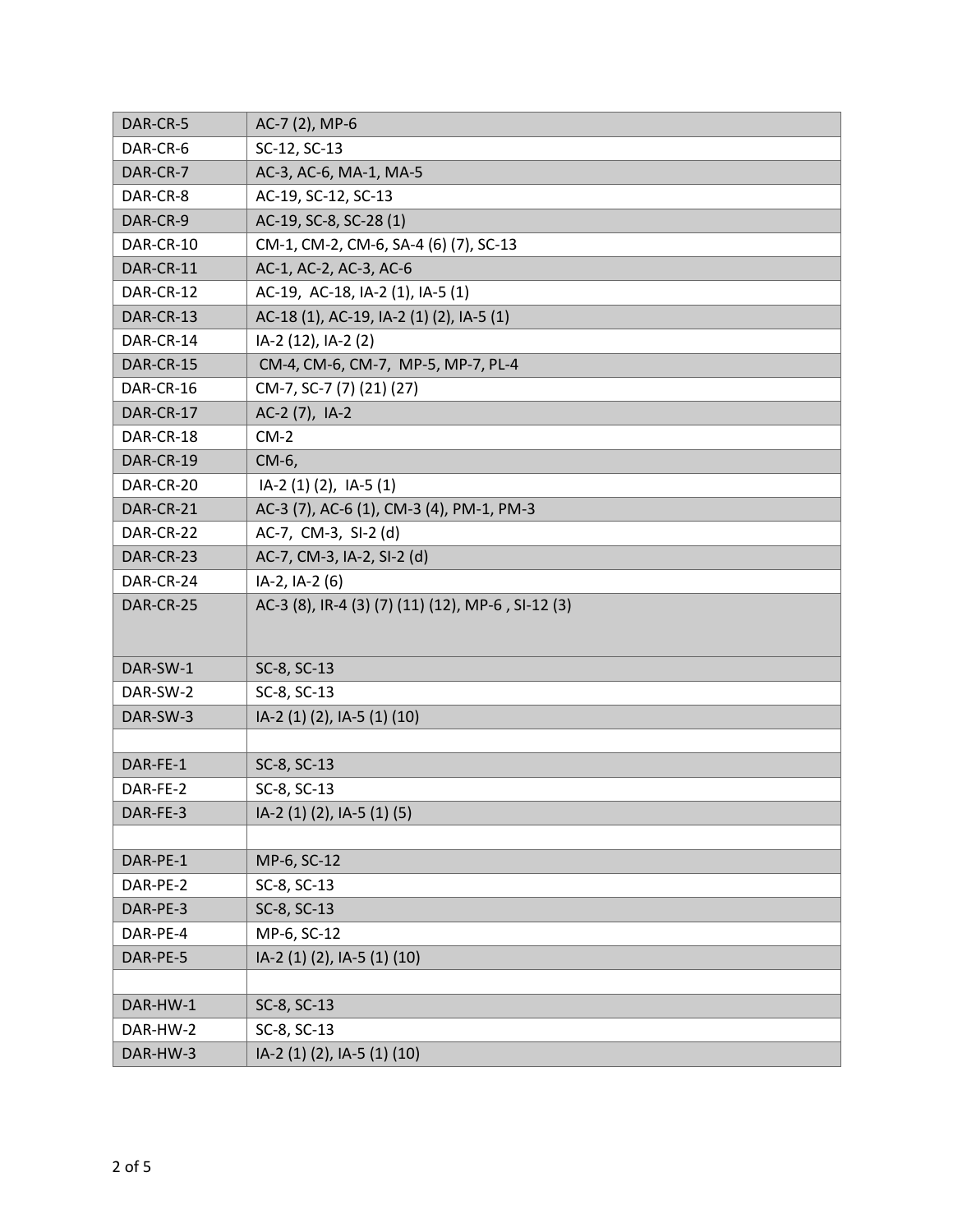| DAR-EU-1 | AC-2, AC-19, IA-4, IA-5, SC-12        |
|----------|---------------------------------------|
| DAR-EU-2 | IR-4, IR-8, MP-1, MP-4, MP-5, MP-6    |
| DAR-EU-3 | CM-6, SA-8 (21) SC-17, SI-7 (10) (15) |
| DAR-EU-4 | CA-6, PL-4, PM-13, PS-6               |
| DAR-EU-5 | AC-19, PL-4                           |

| <b>CP Requirement</b> | NIST SP 800-53 Revision 5 Security Controls                          |
|-----------------------|----------------------------------------------------------------------|
| DAR-EU-6              | AC-2, AT-2, AT-3, AT-4, PE-3, PE-20, PL-4, PS-3 (1) (2), PS-6, SC-43 |
|                       |                                                                      |
| DAR-EU-7              | AC-19, IA-4, IA-5                                                    |
| DAR-EU-8              | AC-20, IA-2, IA-5, MP-5, PE-2, RA-25                                 |
| DAR-EU-9              | AC-14, SA-5, SC-3, SC-33                                             |
| DAR-EU-10             | AC-12, AC-14, AC-19, CM-6                                            |
| DAR-EU-11             | PE-1, RA-2, RA-6, SA-9 (5) (6), SC-12, SC-13                         |
| DAR-EU-12             | AC-19, RA-2, SA-9 (5) (6)                                            |
| DAR-EU-13             | IA-5, IR-6                                                           |
| DAR-EU-14             | AC-6, AC-19, CA-3, CM-6                                              |
| DAR-EU-15             | SI-7, SR-9, SR-10                                                    |
| DAR-EU-16             | AC-19, MP-7, PL-4, SI-7                                              |
| DAR-EU-17             | $IR-6$                                                               |
| DAR-EU-18             | $MP-6$                                                               |
| DAR-EU-19             | AC-19, MP-4                                                          |
| DAR-EU-20             | AC-19, IA-2, PL-7, SI-7 (6)                                          |
| DAR-EU-21             | $MP-6$                                                               |
| DAR-EU-22             | $MP-6$                                                               |
| DAR-EU-23             | AC-6, AC-19, CM-6, CA-3 (6)                                          |
| DAR-EU-24             | AC-19, AU-14, IA-2, PL-4, SI-7 (6)                                   |
| DAR-EU-25             | AC-19, AU-14, CA-6, CA-8, PL-4                                       |
| DAR-EU-26             | AC-16, AC-19, MP-3, MP-5, PE-22,                                     |
| DAR-EU-27             | AC-19, CM-7, IA-5, MP-7, PL-4, SC-28                                 |
| DAR-EU-28             | AC-19, MP-5, PL-4                                                    |
| DAR-EU-29             | AC-6, CM-3(8), CM-6, CM-7                                            |
| DAR-EU-30             | IR-6, PE-4, PL-4                                                     |
| DAR-EU-31             | MP-4, MP-6                                                           |
| DAR-EU-32             | PE-3 (5), SR-10                                                      |
| DAR-EU-33             | PE-3, SC-30                                                          |
| DAR-EU-34             | $SI-4(4)$                                                            |
| DAR-EU-35             | AC-19, AC-20, CM-2, PE-3                                             |
| DAR-EU-36             | $AC-16$                                                              |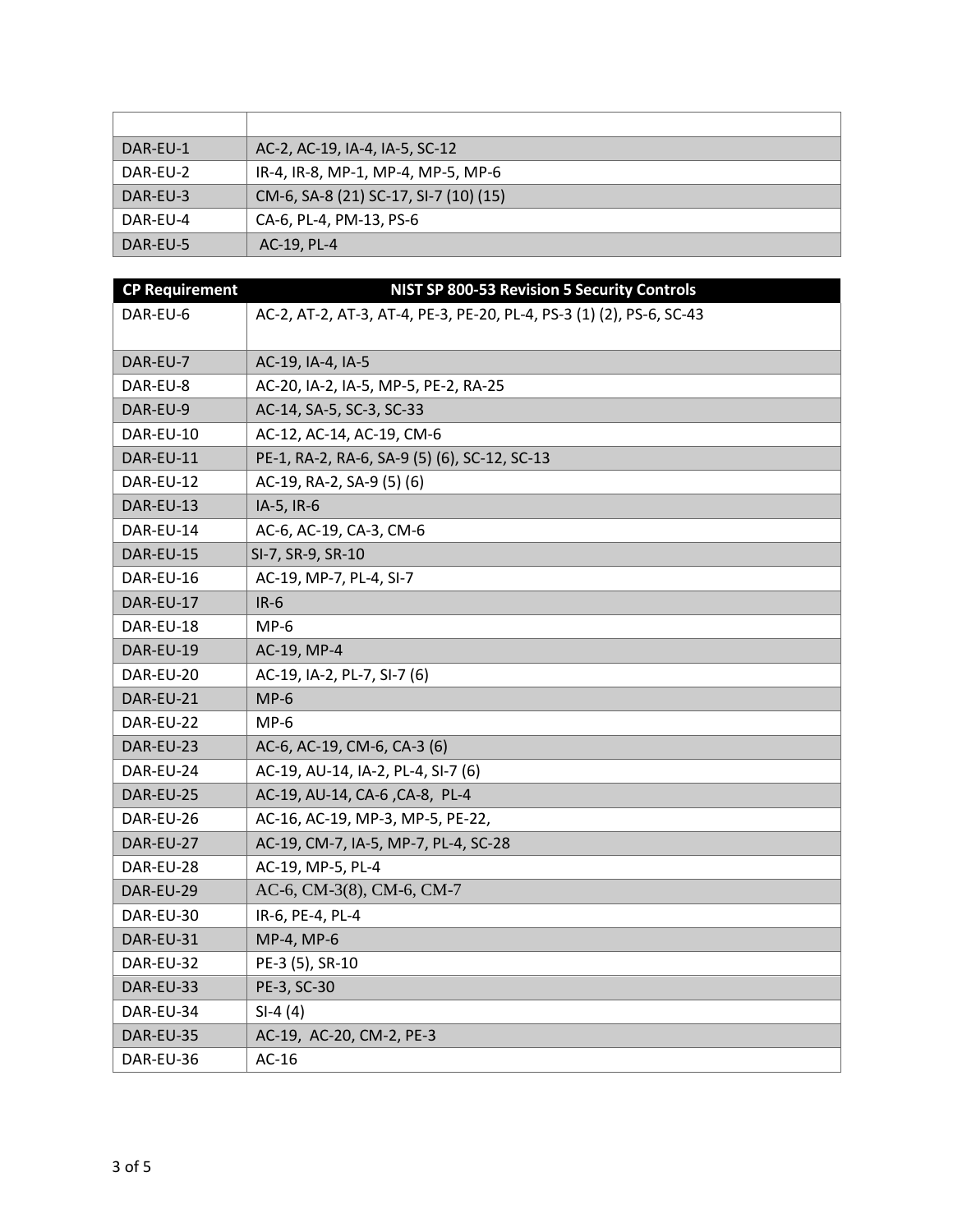| DAR-EU-37 | SI-7, SA-8 (21)                           |
|-----------|-------------------------------------------|
| DAR-EU-38 | SA-9 (5), SI-4                            |
| DAR-EU-39 | PE-3 (5), SR-9                            |
|           |                                           |
| DAR-CM-1  | $CM-2$                                    |
| DAR-CM-2  | AU-2, AU-12, CM-2(2)                      |
| DAR-CM-3  | AU-2, AU-3, CM-6, SC-8                    |
| DAR-CM-4  | CM-2 (3), CM-3                            |
| DAR-CM-5  | CM-2, CM-3                                |
|           |                                           |
| DAR-DM-1  | AC-19, SA-8 (19)                          |
| DAR-DM-2  | SC-7(7), SC-8 (1), SC-13                  |
| DAR-DM-3  | AC-5, CM-7, SC-8                          |
| DAR-DM-4  | PE-2, PE-4, PE-5, SC-1, SC-2              |
| DAR-DM-5  | AC-3, AC-5, AC-6, CM-7, PE-1, SC-3, SC-32 |
| DAR-DM-6  | AC-3, AC-5, AC-6                          |
| DAR-DM-7  | $AC-17$ , $MA-2(b)$                       |
|           |                                           |
| DAR-AU-1  | SR-9, SR-10, PE-3(5), SA-8(19)            |
| DAR-AU-2  | $AU-2$                                    |

| <b>CP Requirement</b> | NIST SP 800-53 Revision 5 Security Controls |
|-----------------------|---------------------------------------------|
| DAR-AU-3              | $AU-6$                                      |
| DAR-AU-4              | CM-8, PM-5                                  |
| DAR-AU-5              | $CM-2$                                      |
| DAR-AU-6              | AU-1, AU-2, AU-3, AU-12                     |
|                       |                                             |
| DAR-KM-1              | SC-12, SC-13                                |
| DAR-KM-2              | PE-4, PE-5, SC-12, SC-23                    |
| DAR-KM-3              | SC-7, SC-12                                 |
| DAR-KM-4              | $SC-13$                                     |
| DAR-KM-5              | SA-8(24), SC-12, MP-4                       |
| DAR-KM-6              | SA-8(24), SC-12, SC-13                      |
| DAR-KM-7              | IA-2, IA-5, IA-12                           |
|                       |                                             |
| DAR-SC-1              | SA-21, PS-3                                 |
| DAR-SC-2              | SA-4 (6) (7), SA-5                          |
|                       |                                             |
| DAR-GD-1              | $SA-4$                                      |
| DAR-GD-2              | $CA-2(1)$                                   |
| DAR-GD-3              | $CA-2$                                      |